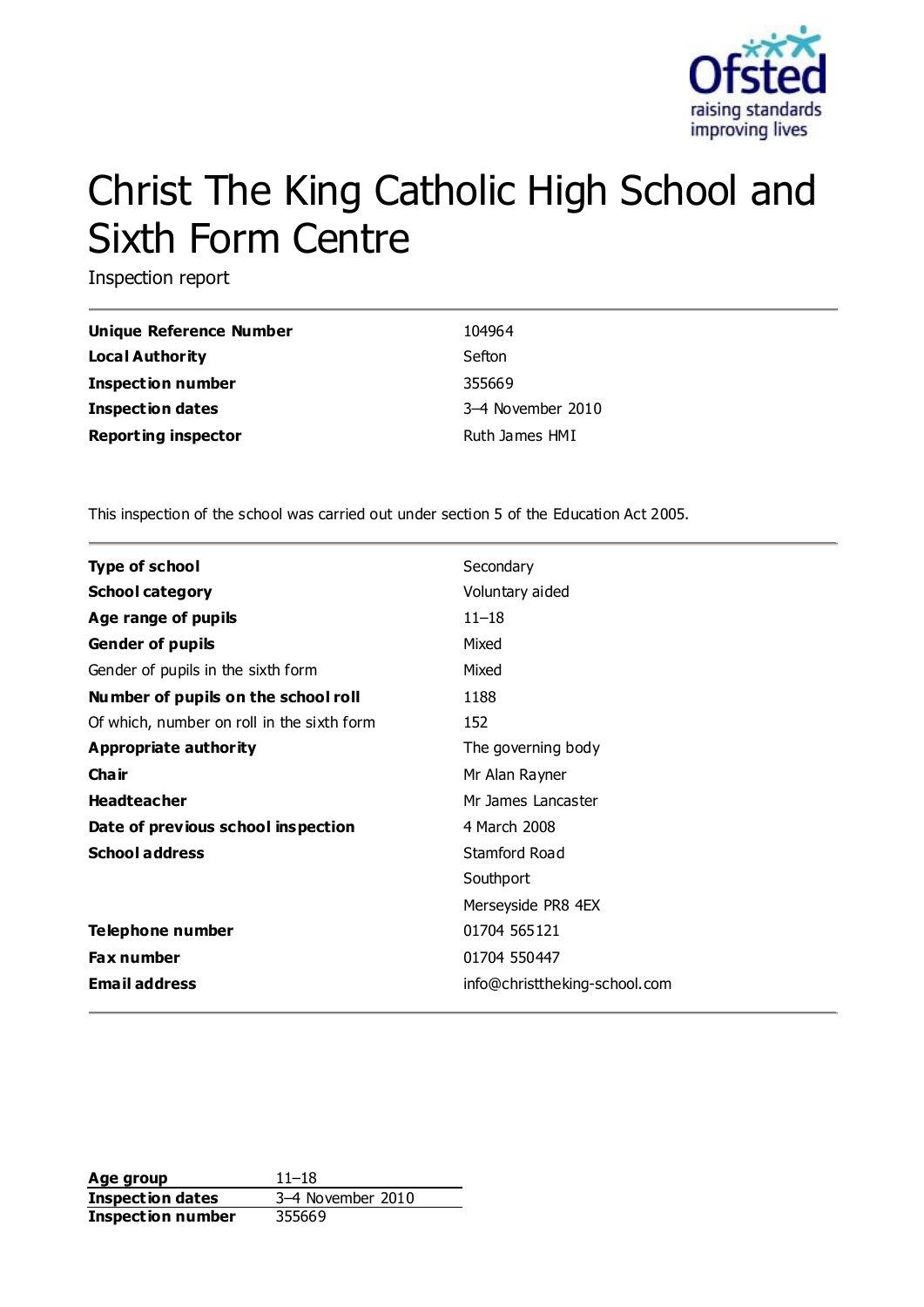The Office for Standards in Education, Children's Services and Skills (Ofsted) regulates and inspects to achieve excellence in the care of children and young people, and in education and skills for learners of all ages. It regulates and inspects childcare and children's social care, and inspects the Children and Family Court Advisory Support Service (Cafcass), schools, colleges, initial teacher training, work-based learning and skills training, adult and community learning, and education and training in prisons and other secure establishments. It assesses council children's services, and inspects services for looked after children, safeguarding and child protection.

Further copies of this report are obtainable from the school. Under the Education Act 2005, the school must provide a copy of this report free of charge to certain categories of people. A charge not exceeding the full cost of reproduction may be made for any other copies supplied.

If you would like a copy of this document in a different format, such as large print or Braille, please telephone 0300 1234 234, or email **[enquiries@ofsted.gov.uk](mailto:enquiries@ofsted.gov.uk)**.

You may copy all or parts of this document for non-commercial educational purposes, as long as you give details of the source and date of publication and do not alter the documentation in any way.

To receive regular email alerts about new publications, including survey reports and school inspection reports, please visit our website and go to 'Subscribe'.

Royal Exchange Buildings St Ann's Square Manchester M2 7LA T: 0300 1234 234 Textphone: 0161 618 8524 E: **[enquiries@ofsted.gov.uk](mailto:enquiries@ofsted.gov.uk)**

W: **[www.ofsted.gov.uk](http://www.ofsted.gov.uk/)**

© Crown copyright 2010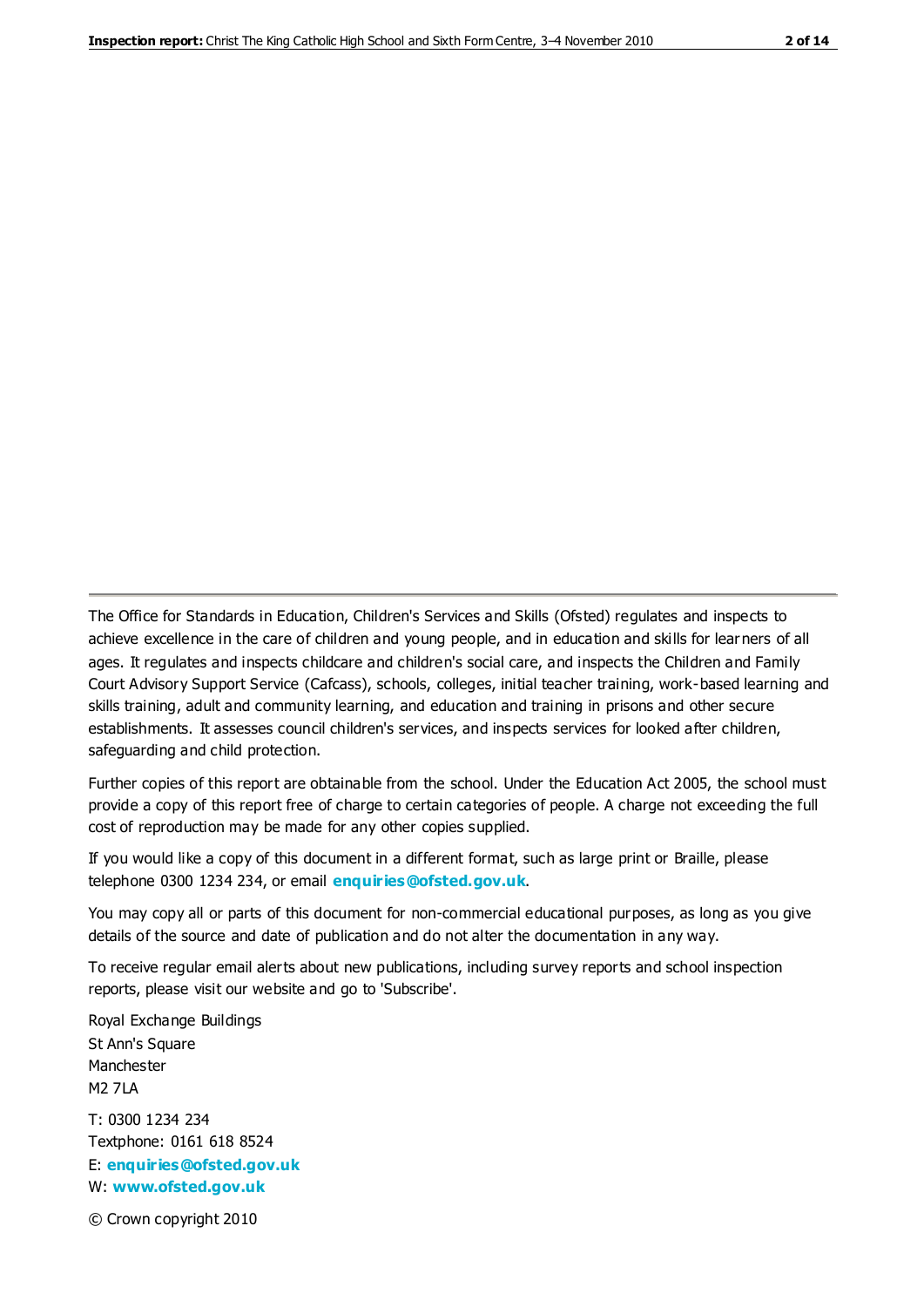# **Introduction**

This inspection was carried out by two of Her Majesty's Inspectors and three additional inspectors. Thirty six lessons were observed and the same number of teachers seen. Meetings were held with groups of students, governors and staff. Inspectors observed the school's work and looked at documentation including school assessment data, the school development plan, value added analyses, lesson observations records and minutes of meetings. Inspectors also considered an analysis of 339 parental questionnaires.

The inspection team reviewed many aspects of the school's work. It looked in detail at the following.

- $\blacksquare$  It investigated the quality of teaching, especially in subjects with weaker outcomes, such as mathematics.
- The effectiveness of the curriculum in meeting the needs of all students.
- The strength of leadership and management at all levels in identifying and tackling weaknesses to raise achievement, especially in relation to boys and mathematics.
- The quality of sixth-form provision now in terms of advice and quidance about course choice, curriculum, quality of teaching, progress tracking and support arrangements, and leadership and management.

# **Information about the school**

Christ the King Catholic High School and Sixth Form Centre is larger than the average secondary school. The proportion of students known to be eligible for free school meals is below the national average. The number of students from minority ethnic groups is very small and few students speak English as an additional language. The proportion of students with special educational needs and/or disabilities is below average, and the number with a statement of special educational needs is very low. The school has achieved a number of awards including the NAACE Information and Communication Technology (ICT) Mark, the Artsmark, and Healthy School status. The school has specialist technology status and became a Leadership Partnership school in 2009.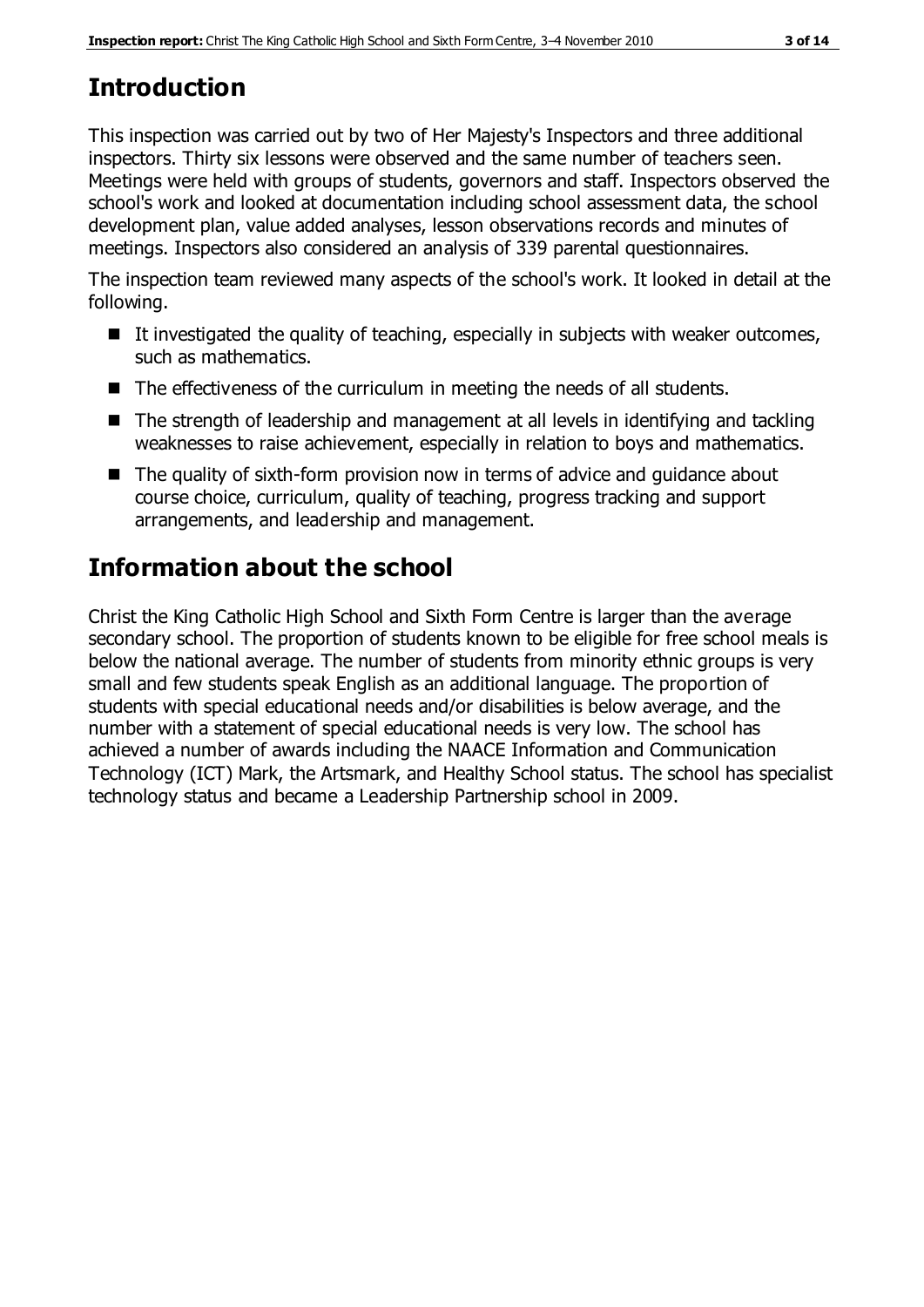**Inspection grades: 1 is outstanding, 2 is good, 3 is satisfactory, and 4 is inadequate** Please turn to the glossary for a description of the grades and inspection terms

# **Inspection judgements**

| Overall effectiveness: how good is the school?  |                         |  |
|-------------------------------------------------|-------------------------|--|
| The school's capacity for sustained improvement | $\overline{\mathbf{z}}$ |  |

## **Main findings**

This is a good school where students achieve above average standards of attainment by the end of Year 11 and make good progress in most subjects. Behaviour, both in lessons and around school is good. Christ The King is a caring school and staff know the students well. Transition arrangements from primary school are well managed. Students feel safe. They say there is very little bullying and any that occurs is dealt with effectively. They feel confident about approaching adults with any concerns. Healthy lifestyles are promoted through the many sporting opportunities.

The quality of teaching is good overall. Relationships in most lessons are positive, which helps to create a good climate for learning. Students enjoy practical activities and opportunities to work with each other. The specialist subjects of design technology and science are taught well, and make a valuable contribution to students' achievement. Mathematics teaching has weaknesses and, although the GCSE  $A^*$  to C pass rate is about average, many students do not achieve the grades they are capable of. The marking of students' work is often perfunctory with little indication of how to improve. Some teachers do not consistently use assessment information in planning lessons and students are not always aware of their targets or how to achieve them.

The curriculum is broad and balanced with a suitable range of courses at Key Stage 4. Although the introduction of regular 'breakout' days has brought opportunities for different experiences in terms of the wider curriculum, the school underestimated the potential impact of the associated reduction in subject curriculum time. This is now being addressed for the future.

The vision and determination of the new headteacher are key strengths in the school's good capacity to improve. Self-evaluation is largely accurate and the school correctly identified the most significant priorities for improvement. There are sensible strategies in place to tackle these. Value for money is good because of the good teaching and good outcomes.

Outcomes for students in the sixth form are satisfactory. Historically, provision has not been as strong as in the rest of the school. A wider range of courses, new target setting systems and more robust monitoring of the quality of provision are yet to have an impact on students' outcomes.

## **What does the school need to do to improve further?**

- Improve the quality of teaching further, especially in mathematics by:
	- improving behaviour management so that students remain on task
	- $-$  setting suitably challenging work for all students.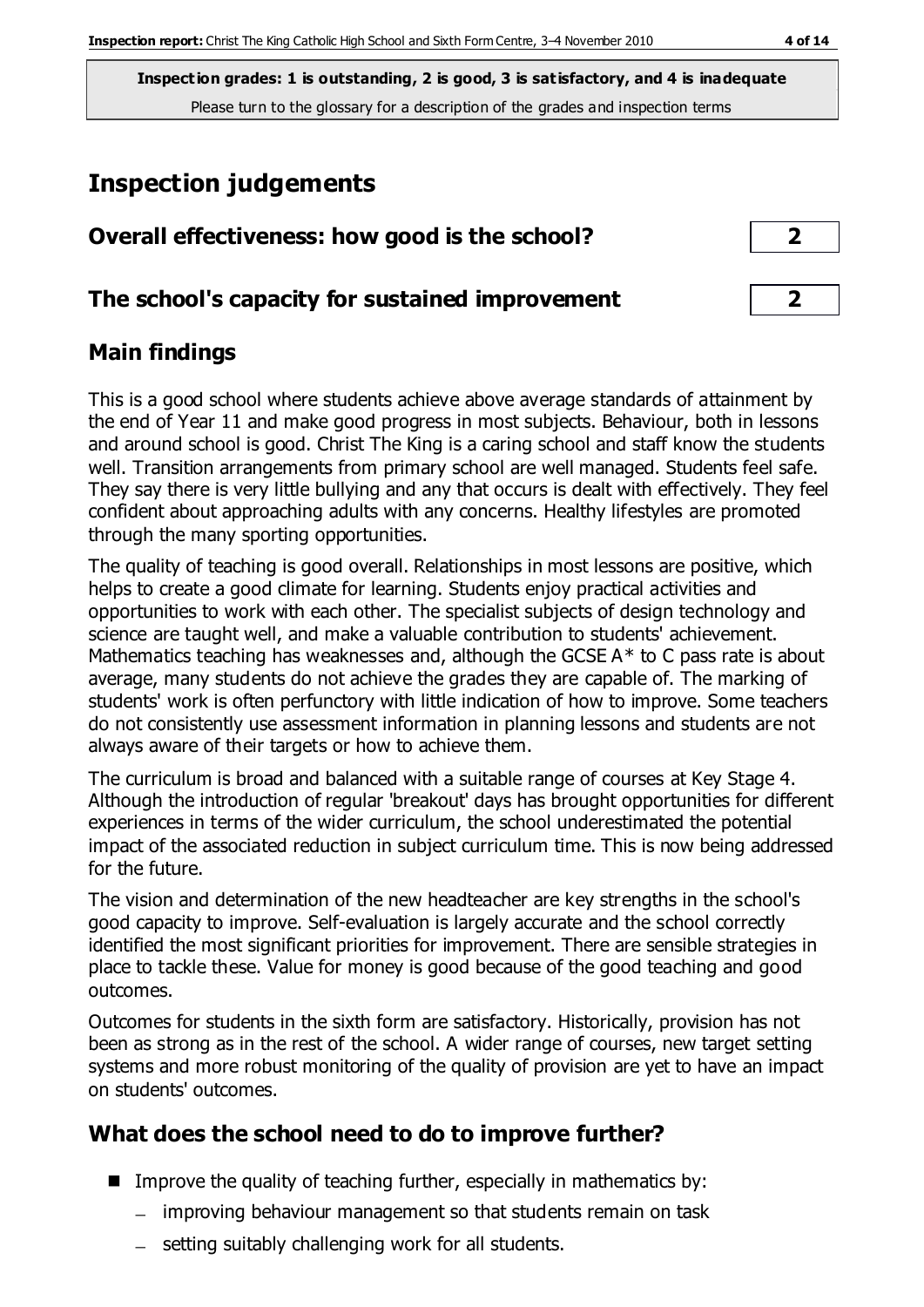**Inspection grades: 1 is outstanding, 2 is good, 3 is satisfactory, and 4 is inadequate** Please turn to the glossary for a description of the grades and inspection terms

- Develop stronger assessment systems and improve the marking of work to ensure that:
	- $-$  students know how well they are doing and how they can improve
	- teachers use up to date assessment information in planning lessons so that suitably challenging work is set for all students.
- Improve the quality of provision in the sixth form by:
	- $-$  ensuring that students are accepted onto courses appropriate to their ability
	- monitoring individual progress against targets carefully
	- providing high-quality teaching, support and intervention that enable students to achieve their potential.

#### **Outcomes for individuals and groups of pupils 2**

Students arrive in the school with slightly above-average prior attainment, and they make good progress overall so their achievement is good. By the end of Key Stage 4, overall attainment is above national averages for most measures. However, the Year 11 cohort in 2010 did not achieve as well as in previous years and the proportion of boys achieving five or more GCSE grades A\* to C including English and mathematics fell to below average, mainly as a result of weaknesses in mathematics. School assessment data show that the attainment and progress of current students are better, demonstrating that the 2010 outcomes are not indicative of a pattern of decline. Learning and progress are good in the majority of lessons where students display very good attitudes to learning, particularly when they are actively involved in tasks. In mathematics lessons, students often make slower progress as a result of weaknesses in teaching. Design technology and science, both specialist subjects, are strengths of the school. Students with special educational needs and/or disabilities make similar progress to their peers, as a result of appropriate teaching and support. Students say they feel safe and well cared for at school. Behaviour, both in lessons and around school, is good. Students are polite and friendly. Students have a good understanding of how to lead healthy lifestyles. There is good participation in extra-curricular sporting opportunities. Attendance is above average. The good range of vocational courses and appropriate advice and guidance prepare students well for the next stage of their lives. Students' spiritual, moral and social development is good.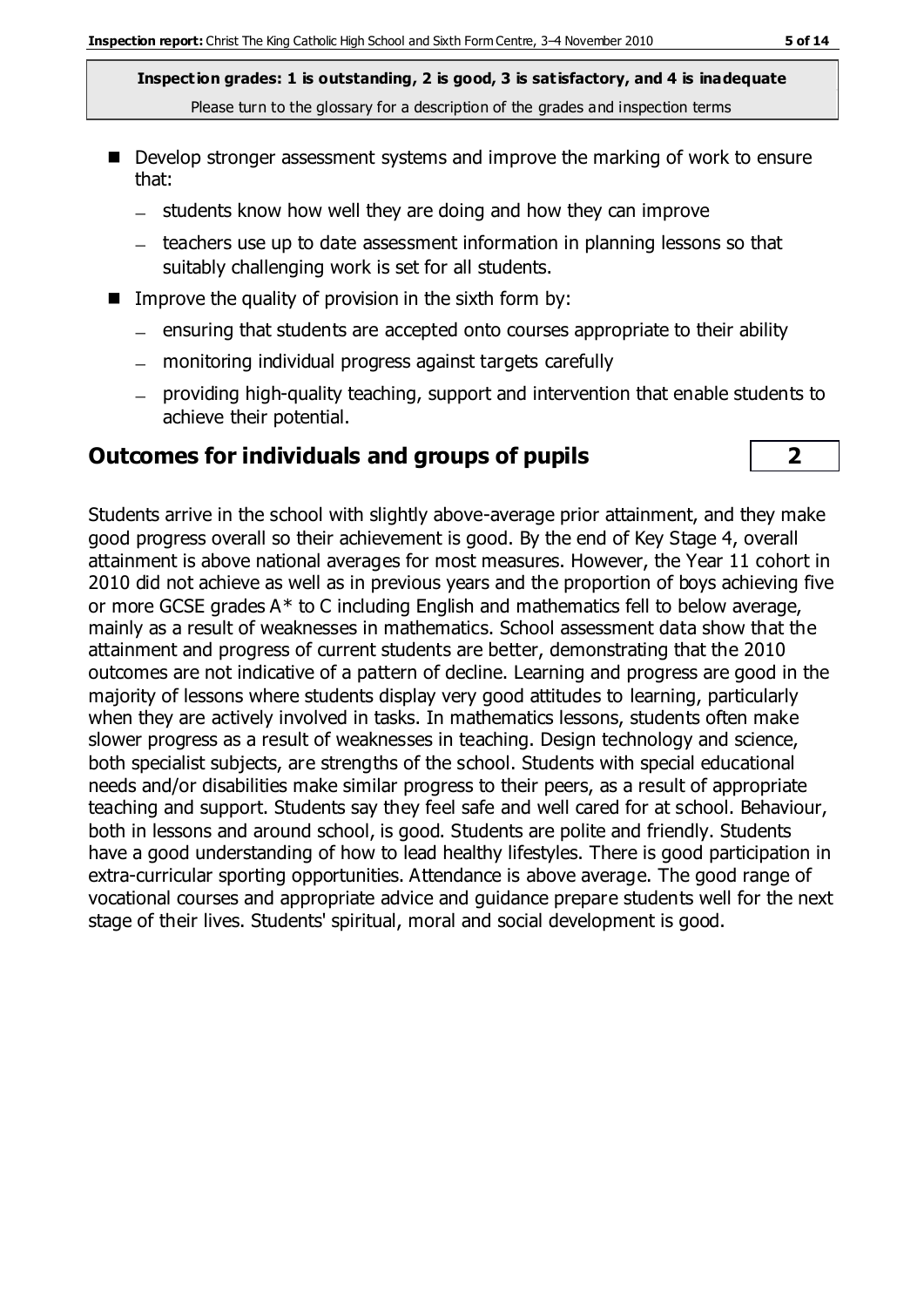These are the grades for pupils' outcomes

| Pupils' achievement and the extent to which they enjoy their learning                                                     | $\overline{2}$          |
|---------------------------------------------------------------------------------------------------------------------------|-------------------------|
| Taking into account:<br>Pupils' attainment <sup>1</sup>                                                                   |                         |
| The quality of pupils' learning and their progress                                                                        | $\mathcal{P}$           |
| The quality of learning for pupils with special educational needs and/or disabilities<br>and their progress               |                         |
| The extent to which pupils feel safe                                                                                      | $\overline{2}$          |
| Pupils' behaviour                                                                                                         | $\mathbf{2}$            |
| The extent to which pupils adopt healthy lifestyles                                                                       | 2                       |
| The extent to which pupils contribute to the school and wider community                                                   | $\mathbf{2}$            |
| The extent to which pupils develop workplace and other skills that will contribute to<br>their future economic well-being | $\overline{\mathbf{2}}$ |
| Taking into account:<br>Pupils' attendance <sup>1</sup>                                                                   |                         |
| The extent of pupils' spiritual, moral, social and cultural development                                                   | 2                       |

<sup>1</sup> The grades for attainment and attendance are: 1 is high; 2 is above average; 3 is broadly average; and 4 is low

## **How effective is the provision?**

In the large majority of lessons teaching is good or better. In these lessons students are well behaved and have good relationships with staff. In the best lessons, teachers have high expectations and set suitably challenging work. Some good use of information and communication technology (ICT) to promote learning was seen, particularly in music and science. However, in a minority of lessons, especially in mathematics, teaching has significant weaknesses and does not meet the needs of all students. In these lessons expectations are not high enough, class management is weak, students do not engage well with the tasks set and not enough work is done in the time available.

Students can extend their learning through project-based homework at Key Stage 3. These projects allow them to assess their own progress and receive written feedback from staff. This good practice is rarely seen in the more routine marking of books. A few subjects provide useful written feedback to students explaining how they can improve their work but this is not consistent.

The curriculum is good and meets statutory requirements. At Key Stage 4 it provides vocational and college courses as well as a personalised curriculum for students with particular needs. Changes to the curriculum in 2009, with the introduction of regular enrichment days, provide rich opportunities to enhance the curriculum. However, the associated reduction in mainstream subject curriculum time had a negative impact on the 2010 outcomes. This has been reviewed by the school and changes are planned. A wide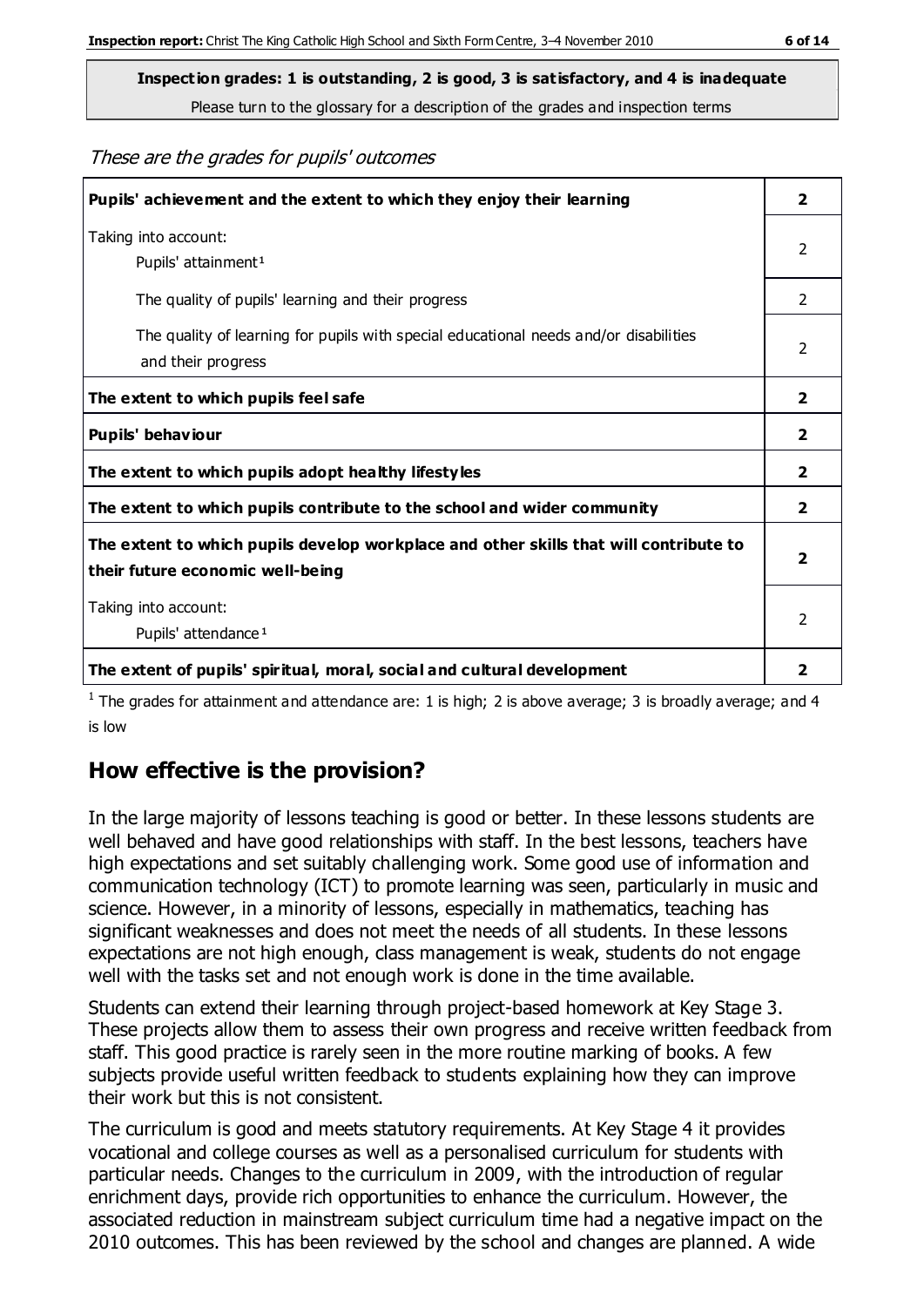range of extra-curricular opportunities are offered including sports, various clubs and theatrical productions.

Care, guidance and support are good and students value the support of their teachers and other adults.

These are the grades for the quality of provision

| The quality of teaching                                                                                    |  |
|------------------------------------------------------------------------------------------------------------|--|
| Taking into account:<br>The use of assessment to support learning                                          |  |
| The extent to which the curriculum meets pupils' needs, including, where relevant,<br>through partnerships |  |
| The effectiveness of care, guidance and support                                                            |  |

## **How effective are leadership and management?**

The new headteacher has rapidly gained a clear view of strengths and weaknesses of the school and how it can be moved forward. He is supported by an experienced senior team with well defined roles and responsibilities. There is a growing sense of confidence among middle managers as they are becoming more actively involved in the management of the school and being held to account, although some inconsistencies remain.

Self-evaluation shows that the school is aware of its priorities although it is still developing and refining processes for quality assurance. The monitoring of teaching has been thorough but the grading is over-generous at times. Action is taken to improve teaching where weaknesses are found, including coaching. Partnership arrangements are strong. Safeguarding arrangements meet requirements.

The school's contribution to community cohesion is good, with strengths in local and international aspects. Understanding of the diversity of communities within the United Kingdom is now being addressed through links with a school in a very different area.

The school has a clear commitment to equality of opportunity. In the absence of a permanent head of mathematics, key actions by senior leaders are in place to secure improved outcomes, especially for boys. These include close links with, and monitoring of, Year 11 classes. Senior leaders are also undertaking individual student mentoring for those at risk of underachieving.

Members of the governing body include highly capable individuals with wide-ranging experience. They are conscientious, committed and dedicated to the school, as shown by the approach to the appointment of the new headteacher. They are well informed and have plans to further increase their involvement and understanding, for example, through a presence at more key events and subject department links.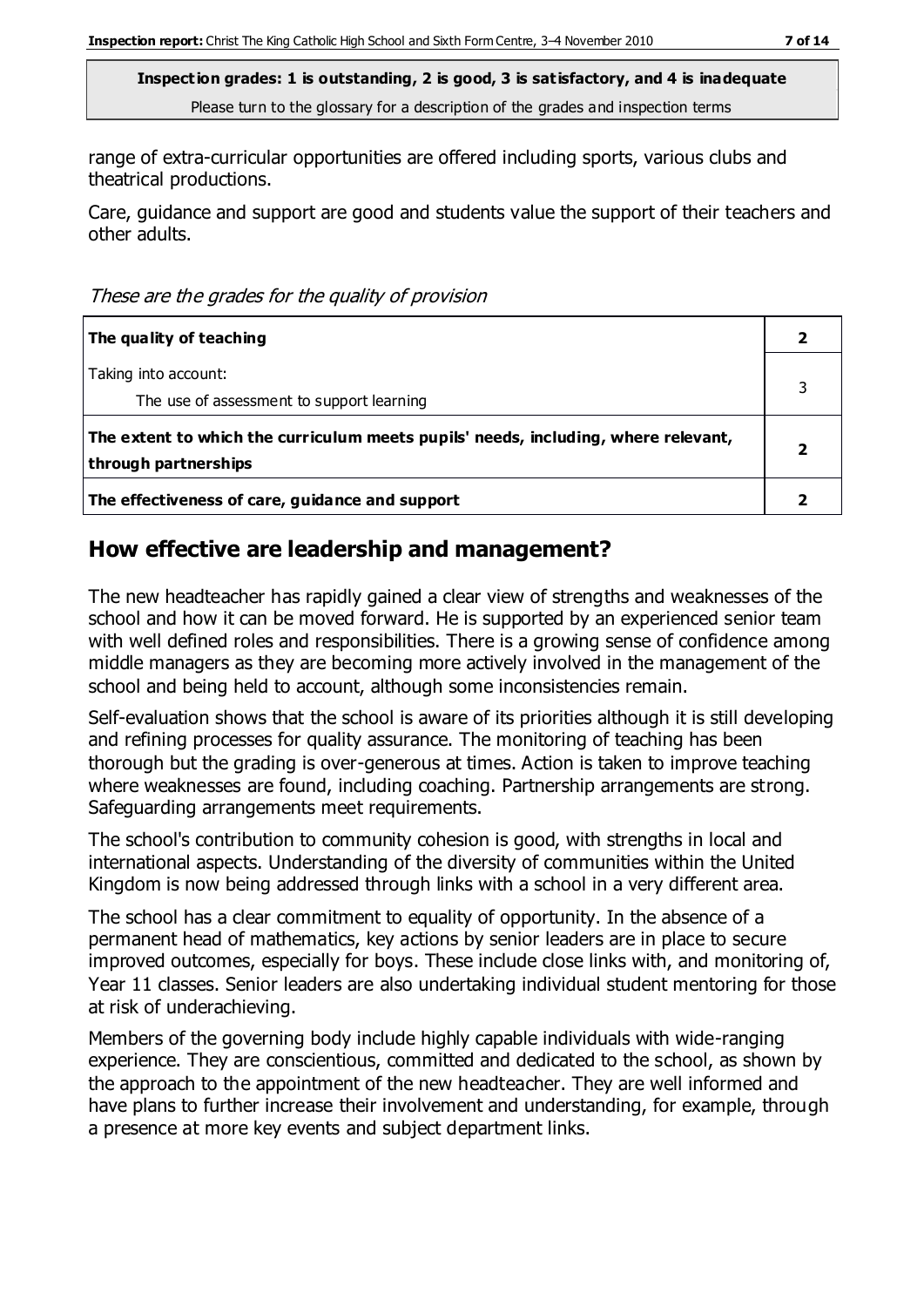**Inspection grades: 1 is outstanding, 2 is good, 3 is satisfactory, and 4 is inadequate**

Please turn to the glossary for a description of the grades and inspection terms

These are the grades for leadership and management

| The effectiveness of leadership and management in embedding ambition and driving<br>improvement                                                                  |                         |
|------------------------------------------------------------------------------------------------------------------------------------------------------------------|-------------------------|
| Taking into account:<br>The leadership and management of teaching and learning                                                                                   | $\mathcal{L}$           |
| The effectiveness of the governing body in challenging and supporting the<br>school so that weaknesses are tackled decisively and statutory responsibilities met |                         |
| The effectiveness of the school's engagement with parents and carers                                                                                             | 2                       |
| The effectiveness of partnerships in promoting learning and well-being                                                                                           | $\mathbf{2}$            |
| The effectiveness with which the school promotes equality of opportunity and tackles<br>discrimination                                                           | $\overline{\mathbf{2}}$ |
| The effectiveness of safeguarding procedures                                                                                                                     | $\overline{2}$          |
| The effectiveness with which the school promotes community cohesion                                                                                              |                         |
| The effectiveness with which the school deploys resources to achieve value for money                                                                             |                         |

#### **Sixth form**

Outcomes for students completing two years in the sixth form are satisfactory and these students make satisfactory progress. Under new leadership, and with the strong support of the new headteacher, historic weaknesses in the sixth form are being tackled robustly. The school has recognised the need to improve Year 12 outcomes and retention into Year 13. A wider range of courses is now offered, including vocational courses, and further developments are planned to ensure that suitable provision is available for students from across the ability range. Advice and guidance on course choice has improved. An appropriate system to set individual targets and monitor progress against these has been developed, although this is not yet fully embedded in all subjects and it is too early to measure its impact. There are plans to monitor the quality of teaching in the sixth form more closely to ensure that the quality of provision improves to match that elsewhere in the school. Students speak very highly of the care and support they receive from their teachers.

| Overall effectiveness of the sixth form                         |  |  |
|-----------------------------------------------------------------|--|--|
| Taking into account:<br>Outcomes for students in the sixth form |  |  |
| The quality of provision in the sixth form                      |  |  |
| Leadership and management of the sixth form                     |  |  |

These are the grades for the sixth form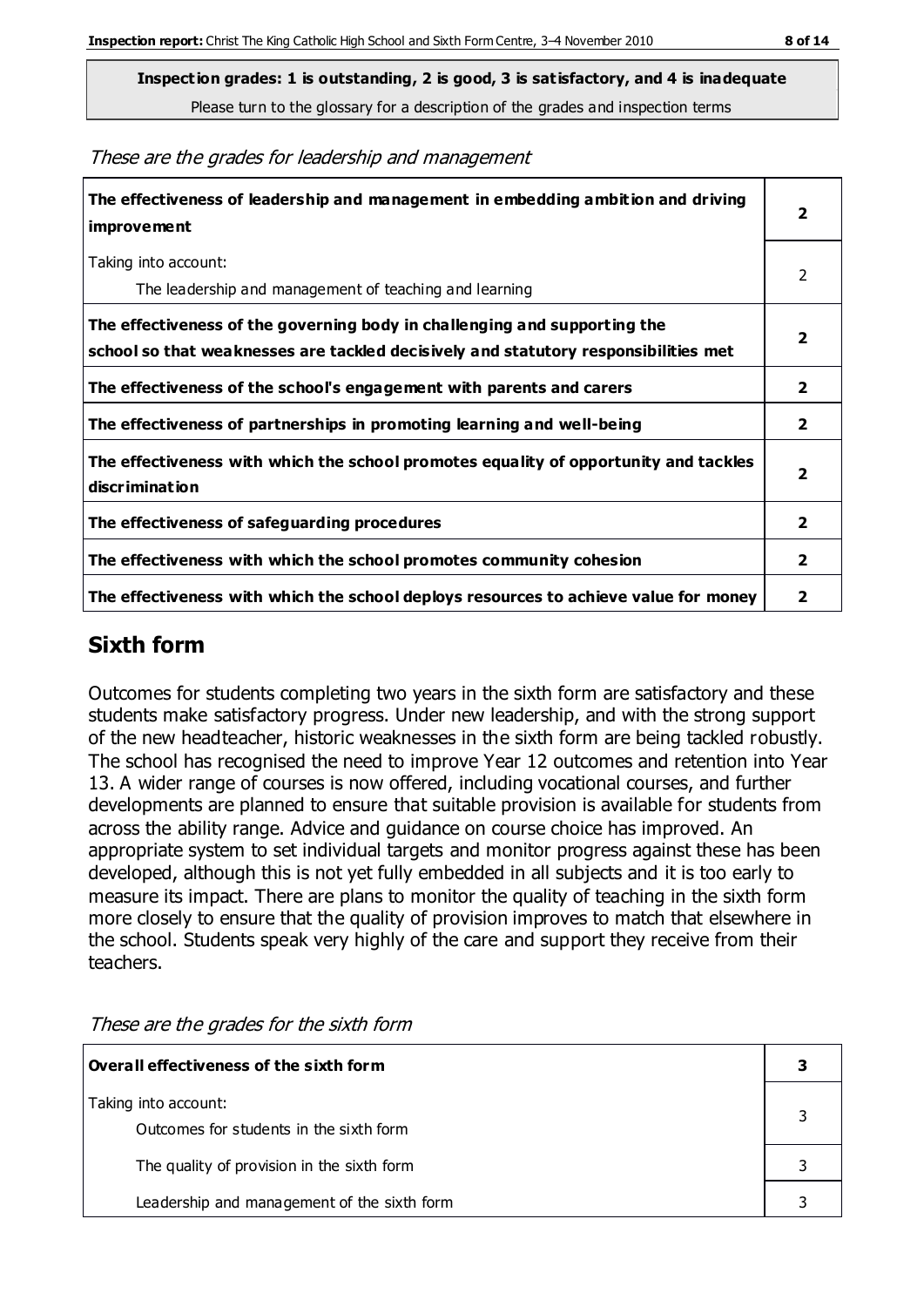**Inspection grades: 1 is outstanding, 2 is good, 3 is satisfactory, and 4 is inadequate** Please turn to the glossary for a description of the grades and inspection terms

## **Views of parents and carers**

The majority of parents and carers who returned questionnaires are very supportive of the school. A minority believe that the school does not help their child to have a healthy lifestyle. Inspectors found that students are generally well informed about healthy lifestyles, an appropriate range of healthy options is offered at lunchtime and sports provision, including extra-curricular sport, is good. Specific comments made by parents and carers related to a variety of different issues. For example, a few raised concerns about the quality of mathematics teaching, which inspectors also found to be an area for improvement. Several commented favourably on the impact of the new headteacher.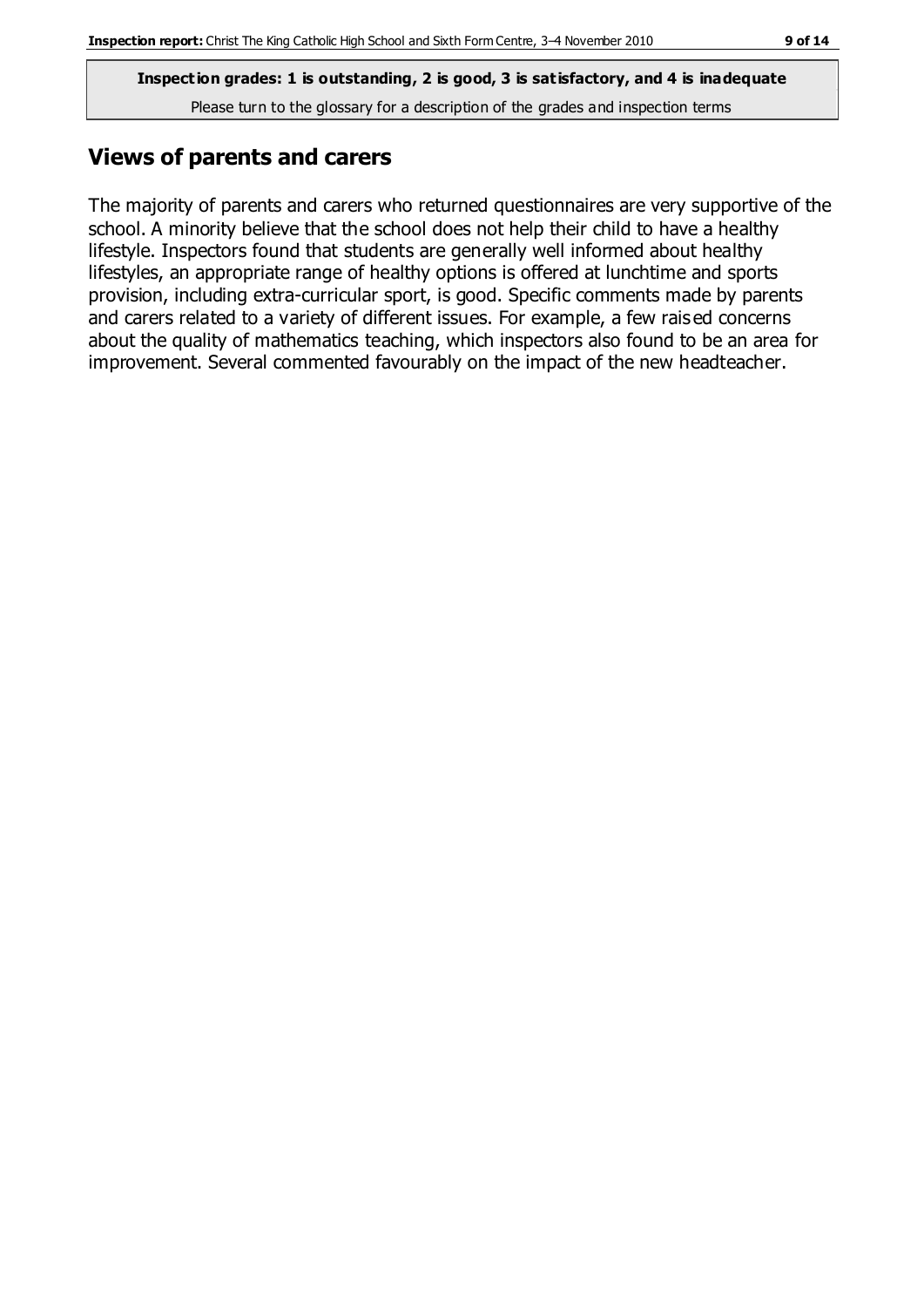#### **Responses from parents and carers to Ofsted's questionnaire**

Ofsted invited all the registered parents and carers of pupils registered at Christ The King Catholic High School and Sixth Form Centre to complete a questionnaire about their views of the school.

In the questionnaire, parents and carers were asked to record how strongly they agreed with 13 statements about the school.

The inspection team received 399 completed questionnaires by the end of the on-site inspection. In total, there are 1188 pupils registered at the school.

| <b>Statements</b>                                                                                                                                                                                                                                       | <b>Strongly</b><br>agree |               | <b>Agree</b> |               |              | <b>Disagree</b> |                | <b>Strongly</b><br>disagree |  |
|---------------------------------------------------------------------------------------------------------------------------------------------------------------------------------------------------------------------------------------------------------|--------------------------|---------------|--------------|---------------|--------------|-----------------|----------------|-----------------------------|--|
|                                                                                                                                                                                                                                                         | <b>Total</b>             | $\frac{1}{2}$ | <b>Total</b> | $\frac{0}{0}$ | <b>Total</b> | $\frac{0}{0}$   | <b>Total</b>   | $\frac{0}{0}$               |  |
| My child enjoys school                                                                                                                                                                                                                                  | 167                      | 42            | 215          | 54            | 14           | $\overline{4}$  | 3              | $\mathbf{1}$                |  |
| The school keeps my child<br>safe                                                                                                                                                                                                                       | 154                      | 39            | 236          | 59            | 8            | $\overline{2}$  | $\mathbf 0$    | $\mathbf 0$                 |  |
| My school informs me about<br>my child's progress                                                                                                                                                                                                       | 126                      | 32            | 240          | 60            | 23           | 6               | $\mathbf{1}$   | $\mathbf 0$                 |  |
| My child is making enough<br>progress at this school                                                                                                                                                                                                    | 149                      | 37            | 225          | 56            | 13           | 3               | $\overline{2}$ | $\mathbf{1}$                |  |
| The teaching is good at this<br>school                                                                                                                                                                                                                  | 119                      | 30            | 251          | 63            | 18           | 5               | $\mathbf{1}$   | $\mathbf 0$                 |  |
| The school helps me to<br>support my child's learning                                                                                                                                                                                                   | 107                      | 27            | 233          | 58            | 43           | 11              | $\mathbf{1}$   | $\mathbf 0$                 |  |
| The school helps my child to<br>have a healthy lifestyle                                                                                                                                                                                                | 78                       | 20            | 254          | 64            | 51           | 13              | $\mathbf{1}$   | $\mathbf 0$                 |  |
| The school makes sure that<br>my child is well prepared for<br>the future (for example<br>changing year group,<br>changing school, and for<br>children who are finishing<br>school, entering further or<br>higher education, or entering<br>employment) | 116                      | 29            | 233          | 58            | 18           | 5               | $\mathbf 0$    | $\mathbf 0$                 |  |
| The school meets my child's<br>particular needs                                                                                                                                                                                                         | 133                      | 33            | 228          | 57            | 21           | 5               | $\mathbf{1}$   | $\mathbf 0$                 |  |
| The school deals effectively<br>with unacceptable behaviour                                                                                                                                                                                             | 125                      | 31            | 211          | 53            | 32           | 8               | 3              | $\mathbf{1}$                |  |
| The school takes account of<br>my suggestions and concerns                                                                                                                                                                                              | 79                       | 20            | 243          | 61            | 41           | 10              | 1              | 0                           |  |
| The school is led and<br>managed effectively                                                                                                                                                                                                            | 129                      | 32            | 243          | 61            | 6            | $\overline{2}$  | $\mathbf 0$    | $\mathbf 0$                 |  |
| Overall, I am happy with my<br>child's experience at this<br>school                                                                                                                                                                                     | 160                      | 40            | 208          | 52            | 18           | 5               | $\mathbf{1}$   | $\pmb{0}$                   |  |

The table above summarises the responses that parents and carers made to each statement. The percentages indicate the proportion of parents and carers giving that response out of the total number of completed questionnaires. Where one or more parents and carers chose not to answer a particular question, the percentages will not add up to 100%.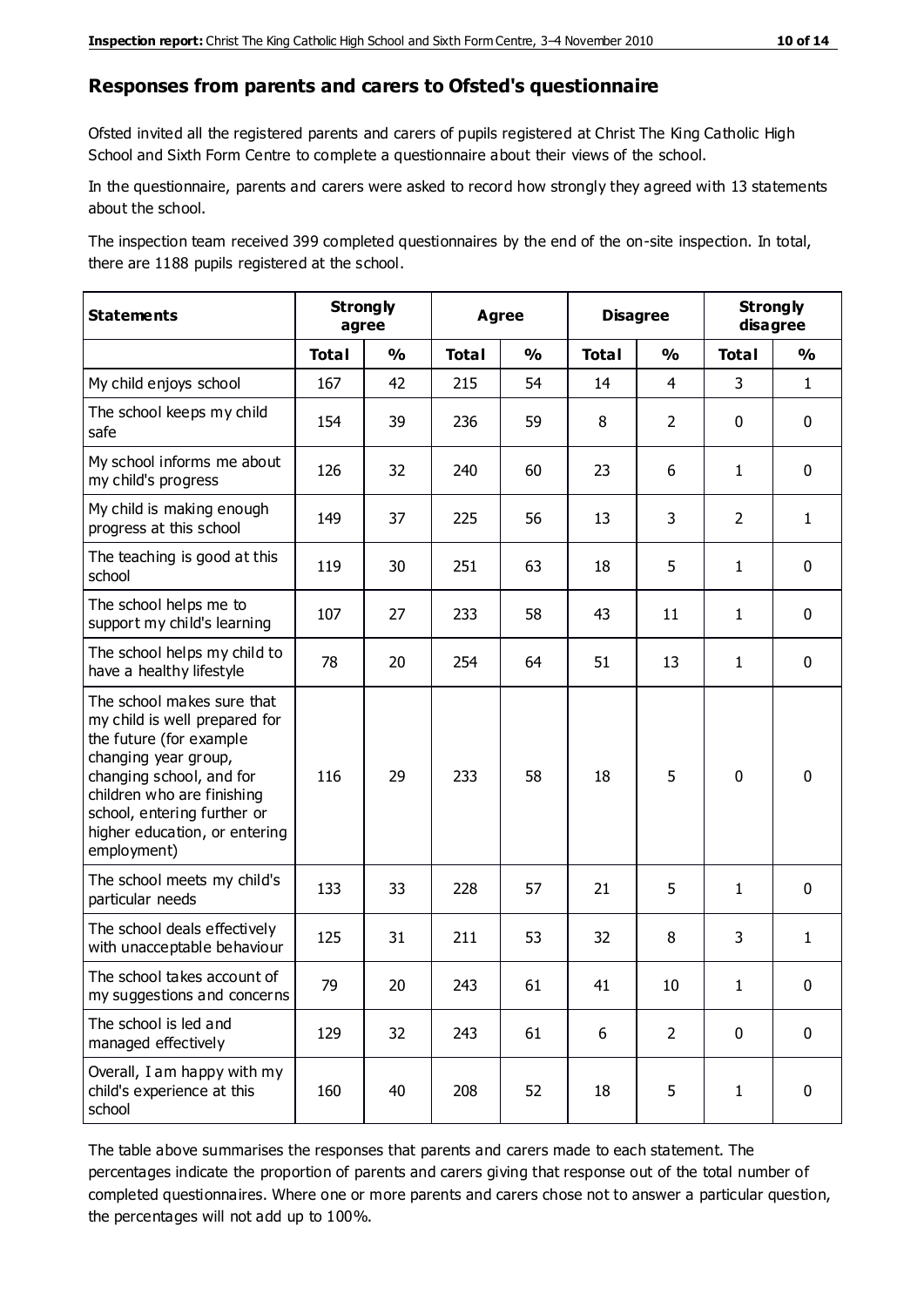## **Glossary**

| Grade   | <b>Judgement</b> | <b>Description</b>                                                                                                                                                                                                            |
|---------|------------------|-------------------------------------------------------------------------------------------------------------------------------------------------------------------------------------------------------------------------------|
| Grade 1 | Outstanding      | These features are highly effective. An outstanding school<br>provides exceptionally well for all its pupils' needs.                                                                                                          |
| Grade 2 | Good             | These are very positive features of a school. A school that<br>is good is serving its pupils well.                                                                                                                            |
| Grade 3 | Satisfactory     | These features are of reasonable quality. A satisfactory<br>school is providing adequately for its pupils.                                                                                                                    |
| Grade 4 | Inadequate       | These features are not of an acceptable standard. An<br>inadequate school needs to make significant improvement<br>in order to meet the needs of its pupils. Ofsted inspectors<br>will make further visits until it improves. |

#### **What inspection judgements mean**

#### **Overall effectiveness of schools**

|                       | Overall effectiveness judgement (percentage of schools) |      |                     |                   |
|-----------------------|---------------------------------------------------------|------|---------------------|-------------------|
| <b>Type of school</b> | <b>Outstanding</b>                                      | Good | <b>Satisfactory</b> | <b>Inadequate</b> |
| Nursery schools       | 58                                                      | 36   | 4                   | 2                 |
| Primary schools       | 8                                                       | 43   | 40                  | 9                 |
| Secondary schools     | 10                                                      | 35   | 42                  | 13                |
| Sixth forms           | 13                                                      | 39   | 45                  | 3                 |
| Special schools       | 33                                                      | 42   | 20                  | 4                 |
| Pupil referral units  | 18                                                      | 40   | 29                  | 12                |
| All schools           | 11                                                      | 42   | 38                  | 9                 |

New school inspection arrangements were introduced on 1 September 2009. This means that inspectors now make some additional judgements that were not made previously.

The data in the table above are for the period 1 September 2009 to 31 March 2010 and are the most recently published data available (see **[www.ofsted.gov.uk](http://www.ofsted.gov.uk/)**). Please note that the sample of schools inspected during the autumn and spring terms 2009/10 was not representative of all schools nationally, as weaker schools are inspected more frequently than good or outstanding schools.

Percentages are rounded and do not always add exactly to 100. Secondary school figures include those that have sixth forms, and sixth form figures include only the data specifically for sixth form inspection judgements.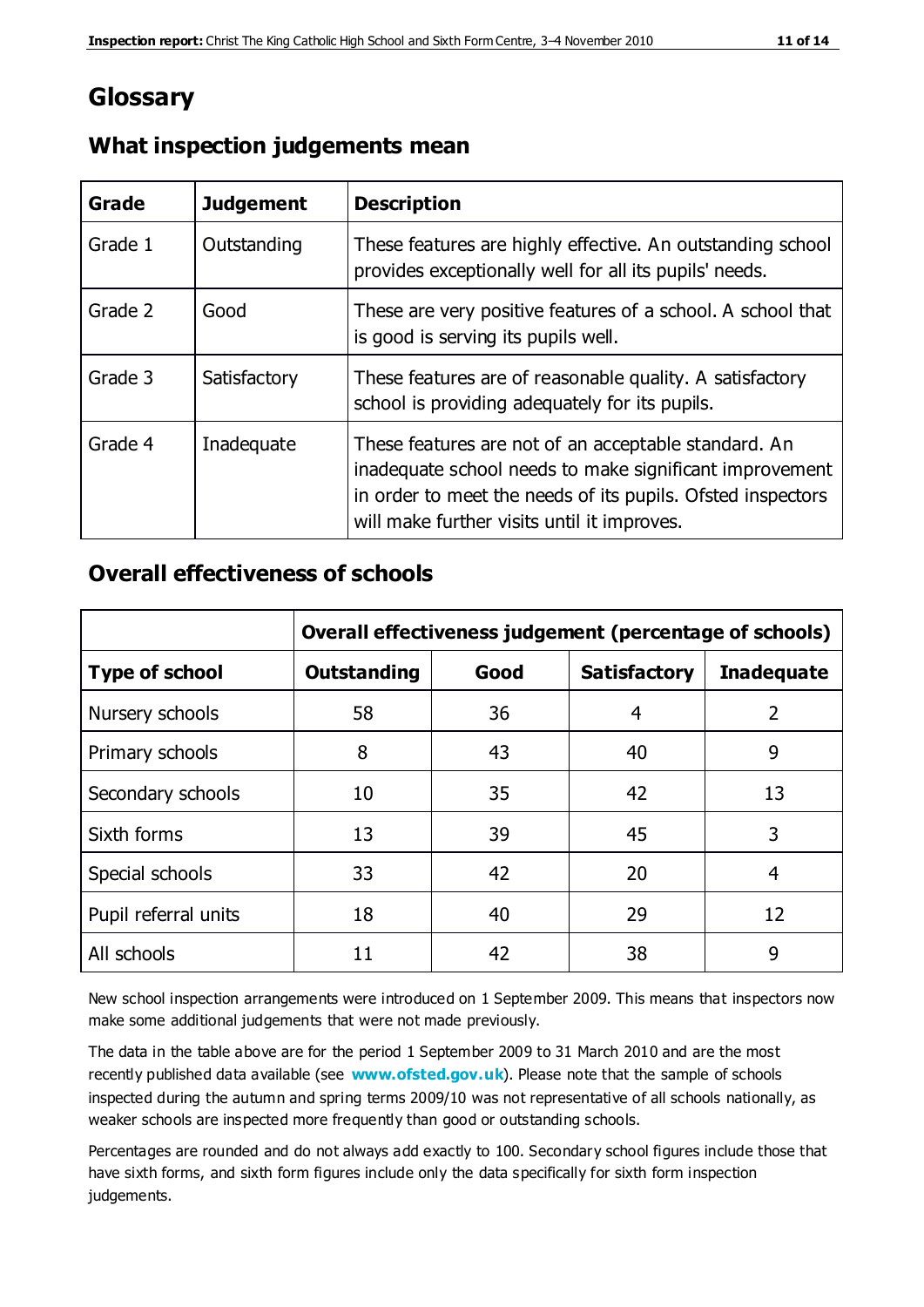## **Common terminology used by inspectors**

| Achievement:               | the progress and success of a pupil in their learning,<br>development or training.                                                                                                                                                          |  |  |
|----------------------------|---------------------------------------------------------------------------------------------------------------------------------------------------------------------------------------------------------------------------------------------|--|--|
| Attainment:                | the standard of the pupils' work shown by test and<br>examination results and in lessons.                                                                                                                                                   |  |  |
| Capacity to improve:       | the proven ability of the school to continue<br>improving. Inspectors base this judgement on what<br>the school has accomplished so far and on the quality<br>of its systems to maintain improvement.                                       |  |  |
| Leadership and management: | the contribution of all the staff with responsibilities,<br>not just the headteacher, to identifying priorities,<br>directing and motivating staff and running the school.                                                                  |  |  |
| Learning:                  | how well pupils acquire knowledge, develop their<br>understanding, learn and practise skills and are<br>developing their competence as learners.                                                                                            |  |  |
| Overall effectiveness:     | inspectors form a judgement on a school's overall<br>effectiveness based on the findings from their<br>inspection of the school. The following judgements,<br>in particular, influence what the overall effectiveness<br>judgement will be. |  |  |
|                            | The school's capacity for sustained<br>improvement.                                                                                                                                                                                         |  |  |
|                            | Outcomes for individuals and groups of pupils.                                                                                                                                                                                              |  |  |
|                            | The quality of teaching.                                                                                                                                                                                                                    |  |  |
|                            | The extent to which the curriculum meets<br>pupils' needs, including, where relevant,<br>through partnerships.                                                                                                                              |  |  |
|                            | The effectiveness of care, guidance and<br>support.                                                                                                                                                                                         |  |  |
| Progress:                  | the rate at which pupils are learning in lessons and<br>over longer periods of time. It is often measured by<br>comparing the pupils' attainment at the end of a key                                                                        |  |  |

stage with their attainment when they started.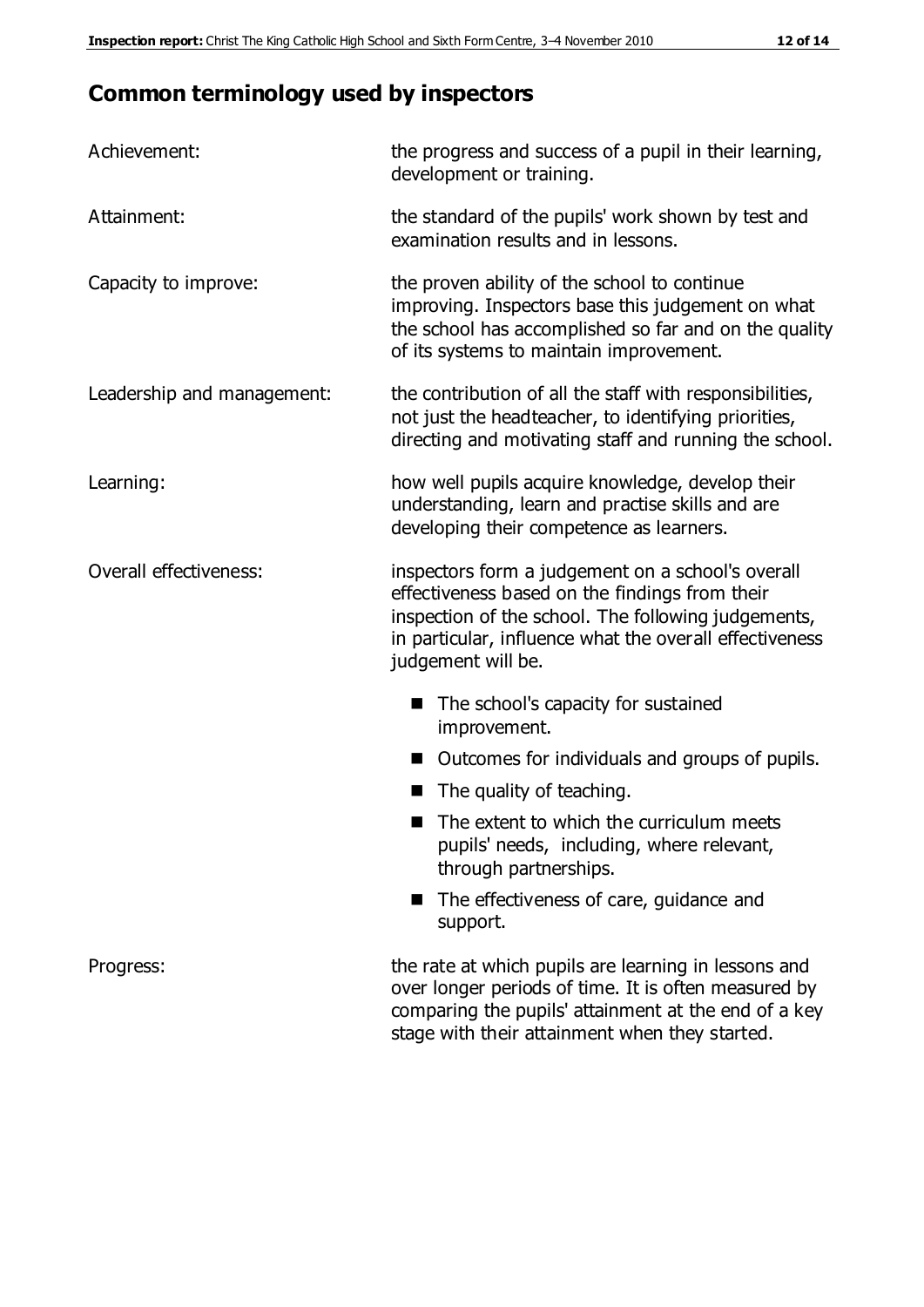#### **This letter is provided for the school, parents and carers to share with their children. It describes Ofsted's main findings from the inspection of their school.**

5 November 2010

#### Dear Students

#### **Inspection of Christ The King Catholic High School and Sixth Form Centre, Southport, PR8 4EX**

Thank you for your warm welcome during our inspection of your school. We were impressed by your behaviour. We found that your school provides you with a good education and you achieve particularly well in two of the school's specialist subjects of science and design technology.

Your attainment by the end of Year 11 is above average, and you make good progress in most subjects during your time in school. Teaching is good overall and the school provides you with a good range of courses that meets your interests and needs. The school cares for you well, including those of you with particular needs. The headteacher, senior leaders and staff have a good overview of the work of the school. Examination results for students leaving the sixth form at the end of Year 13 are about average.

We have identified three areas where we found the school should make improvements. First, we have asked the headteacher to work with the staff to make all your lessons as good as the best, and to ensure that you make good progress in all your subjects, including mathematics. Second, we have asked the school to improve assessment systems to ensure that you all know exactly how well you are doing and how to improve. Third, we have asked that the sixth form be improved to ensure that students achieve their full potential.

You can help in this by continuing to work hard in all your lessons and always doing your very best, especially in mathematics.

We wish you every success in the future.

Yours sincerely

Ruth James

Her Majesty's Inspector